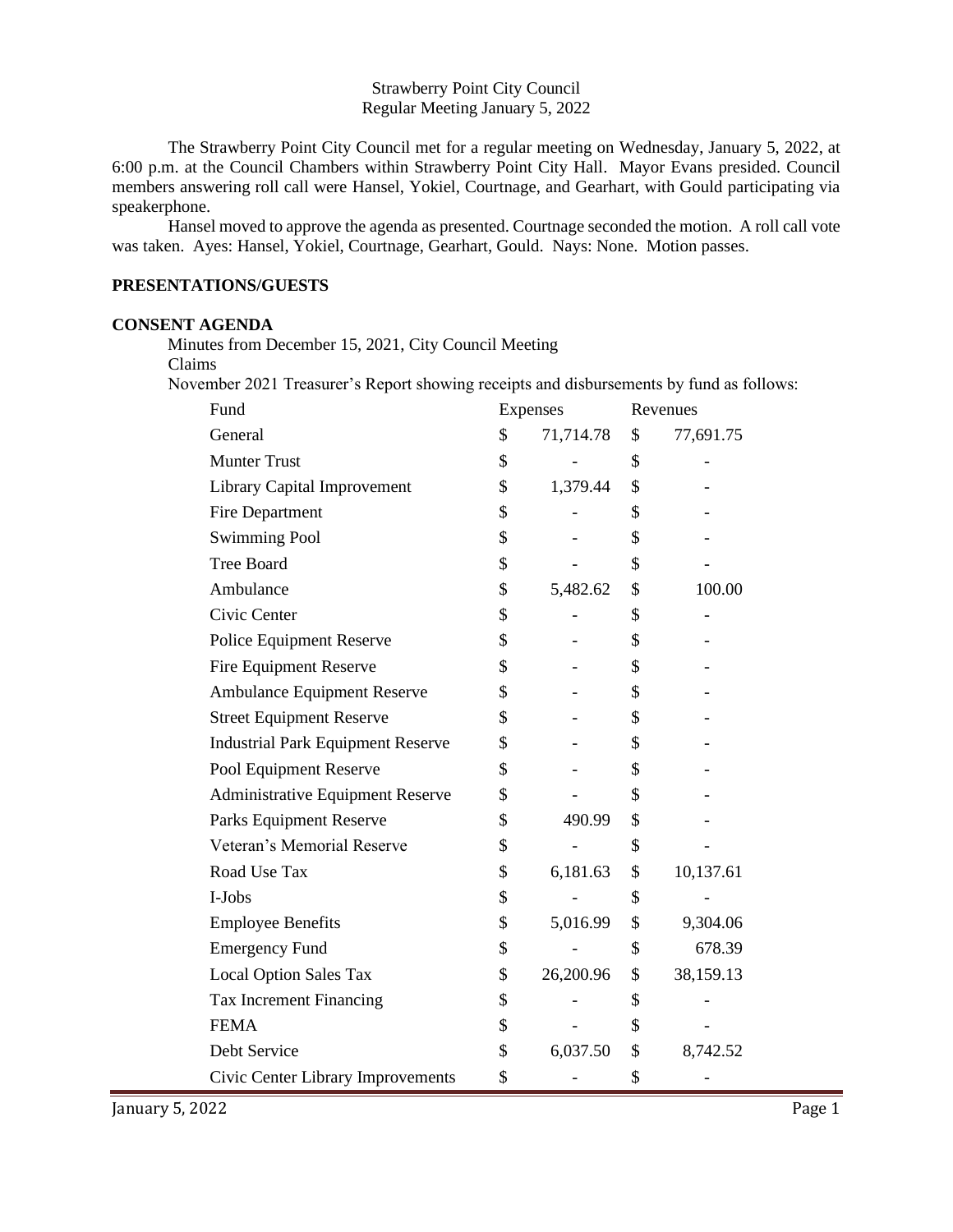| American Rescue Plan Infrastructure   | \$              | \$ | 304.06    |
|---------------------------------------|-----------------|----|-----------|
| <b>CDBG</b> Rehab Housing Project     | \$              | S  |           |
| Water                                 | \$<br>10,933.08 | \$ | 18,280.63 |
| <b>Water Deposits</b>                 | \$<br>100.00    | \$ | 300.00    |
| <b>Water Capital Project</b>          | \$              | \$ |           |
| Sewer                                 | \$<br>12,927.19 | \$ | 29,355.51 |
| Sewer Sinking                         | \$              | \$ |           |
| Sewer Capital Project                 | \$              | \$ |           |
| Electric                              | \$<br>59,423.54 | \$ | 84,551.89 |
| <b>Electric Generator Sinking</b>     | \$              | \$ |           |
| <b>Electric Sinking</b>               | \$              | \$ |           |
| <b>Electric Meter</b>                 | \$<br>115.60    | \$ | 1,050.00  |
| <b>Electric Capital Projects</b>      | \$              | \$ |           |
| <b>Electric Required Improvements</b> |                 |    |           |

Hansel moved to approve the Consent Agenda. Yokiel seconded the motion. A roll call vote was taken. Ayes: Yokiel, Courtnage, Gearhart, Gould, Hansel. Nays: None. Motion passes.

# **UNFINISHED BUSINESS**

Yokiel moved to approve Dairyland Power's offer to purchase the electric utility's generation load excess at a rate of \$1.67/kW. Gearhart seconded the motion. A roll call vote was taken. Ayes: Courtnage, Gearhart, Gould, Hansel, Yokiel. Nays: None. Motion passes. Council requested the minutes clarify that this is not the sale of the electric utility, rather the sale of excess power generated during monthly generation events.

Council reviewed the DOT's response to inquiries about adding speed limit signs and crosswalks. It was within DOT specifications to add one speed limit sign on the southbound lane of Commercial Street; as of the meeting, the sign had already been installed. In response to requests for additional crosswalks, of the proposed locations, only the intersection of Elm and Commercial has adequate sidewalk and ADA access. Courtnage moved to add a crosswalk at the intersection of Commercial Street and Elm Street. Gearhart seconded the motion. A roll call vote was taken. Ayes: Gearhart, Gould, Hansel, Yokiel, Courtnage.

# **INFORMATION**

Mayor Evans assigned Committee Appointments; the Ambulance Board was asked to appoint a representative to the surrounding County E911 Boards. The Library Board minutes of October 18, 2021, November 23, 2021, December 13, 2021, and December 21, 2021 (draft), and the Fire Association minutes of December 22, 2021, were received and filed.

# **NEW BUSINESS**

Gearhart moved to appoint Jacob Hahnemann to the Library Board. Hansel seconded the motion. A roll call vote was taken. Ayes: Gould, Hansel, Yokiel, Courtnage, Gearhart. Nays: None. Motion passes.

The Council reviewed a cost estimate to replace the Caprice squad car with a new Tahoe, with the option of upfitting the vehicle to serve dual purpose as a squad car and emergency medicine first responder. The vehicle would be assigned to Sergeant Owens who also serves on the Ambulance Service, allowing him to respond to calls immediately without waiting for a full ambulance crew. The Tahoe is available for upfit in March, with other options having a longer lead time, lower trade in value, and less compatibility for the needs of the Departments. Owens was asked to explain this thoroughly to the